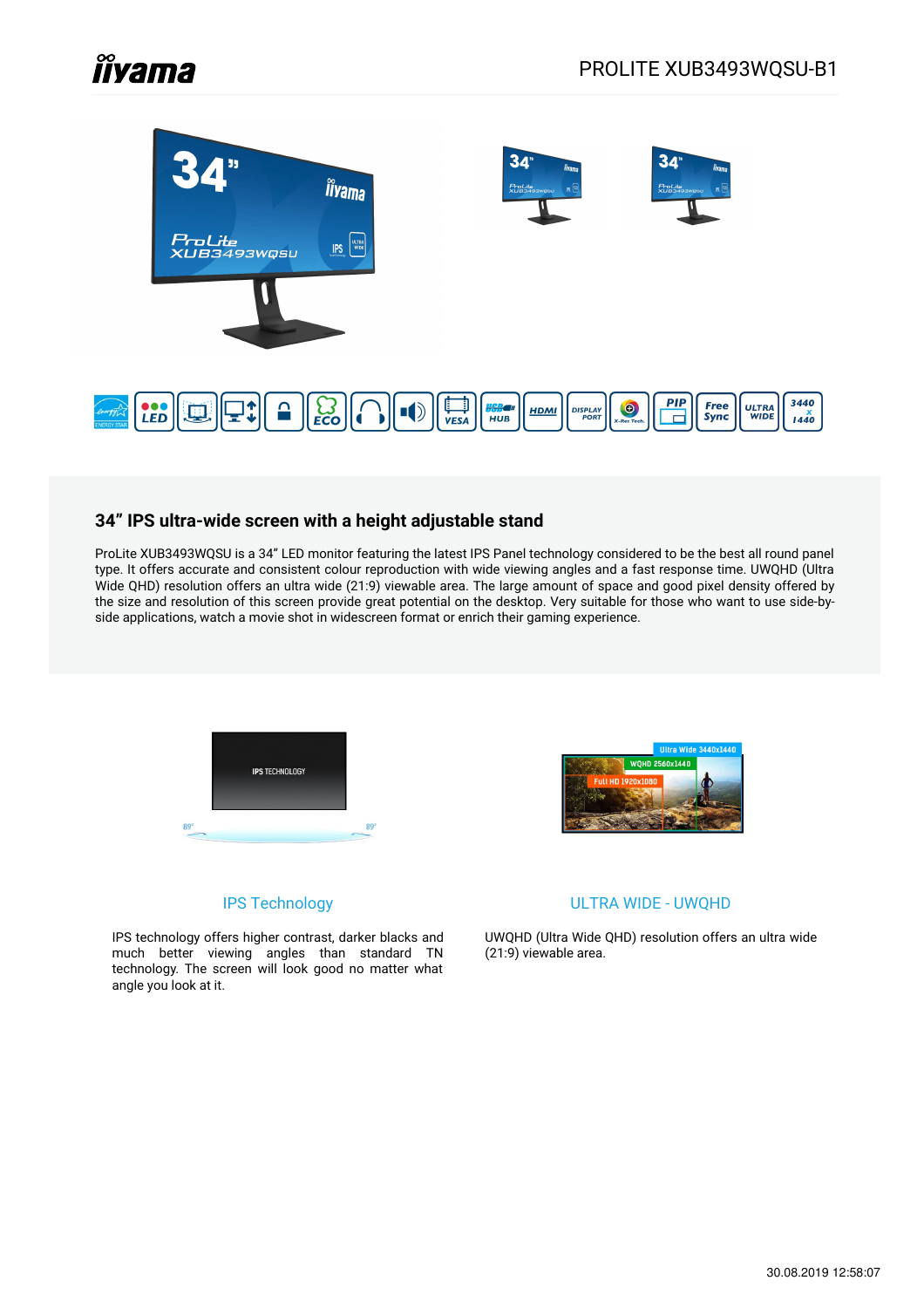# 01 **DISPLAY CHARACTERISTICS**

| Diagonal               | 34", 86.7cm                                                                       |
|------------------------|-----------------------------------------------------------------------------------|
| Panel                  | ADS-IPS, matte finish, haze 25% (the higher the value, the less reflection)       |
| Native resolution      | 3440 x 1440 @75Hz (4.9 megapixel UWQHD)                                           |
| Aspect ratio           | 21:9                                                                              |
| <b>Brightness</b>      | 400 cd/m <sup>2</sup> typical                                                     |
| Static contrast        | 1000:1 typical                                                                    |
| Advanced contrast      | 80M:1                                                                             |
| Response time          | 4 <sub>ms</sub>                                                                   |
| Viewing zone           | horizontal/vertical: horizontal°/vertical 178°, right/left: 0°/0°, up/down: 0°/0° |
| Colour support         | 16.7mln 8bit (sRGB: 100%, NTSC: 74%)                                              |
| <b>Horizontal Sync</b> | 30 - 115KHz                                                                       |
| <b>Vertical Sync</b>   | 48 - 75Hz                                                                         |
| Viewable area W x H    | 799.8 x 334.8mm, 31.5 x 13.2"                                                     |
| Pixel pitch            | $0.233$ mm                                                                        |
| Colour                 | matte, black                                                                      |

# 02 INTERFACES / CONNECTORS / CONTROLS

| Signal input        | HDMI x2 (v.2.0)<br>DisplayPort x1 (v.1.2) |
|---------------------|-------------------------------------------|
| USB HUB             | x2 (v.3.0)                                |
| <b>HDCP</b>         | yes                                       |
| Headphone connector | yes                                       |

# 03 FEATURES

| Blue light reducer | ves                                                                                                                                                                                                                                                                                                                                                                                                                                                                                                                                                 |
|--------------------|-----------------------------------------------------------------------------------------------------------------------------------------------------------------------------------------------------------------------------------------------------------------------------------------------------------------------------------------------------------------------------------------------------------------------------------------------------------------------------------------------------------------------------------------------------|
| Flicker free       | yes                                                                                                                                                                                                                                                                                                                                                                                                                                                                                                                                                 |
| FreeSync support   | HDMI & Display Port: 3440 x 1440 @75Hz                                                                                                                                                                                                                                                                                                                                                                                                                                                                                                              |
| <b>HDR</b>         | yes                                                                                                                                                                                                                                                                                                                                                                                                                                                                                                                                                 |
| OSD languages      | EN, DE, FR, IT, RU, JP, CZ, NL, PL                                                                                                                                                                                                                                                                                                                                                                                                                                                                                                                  |
| Control buttons    | Power, Menu, Right/Volume, Left/ECO, Input/Exit                                                                                                                                                                                                                                                                                                                                                                                                                                                                                                     |
| User controls      | picture (picture format, brightness, contrast, black tuner, sharpness, OD, ACR,<br>ECO, X-Res Technology), colour adjust (warm, normal, cool, user control, i-Style<br>Colour, blue light reducer), PiP/PbP (PiP/PbP mode, sub win input, PiP size, PiP<br>position, swap), input select, audio (volume, mute, audio input), language, OSD<br>settings (OSD H. position, OSD V. position, OSD background, OSD time out), setup<br>menu (DP format, HDMI RGB range, HDR, FreeSync, opening logo, LED, auto power<br>off, memory recall, information) |
| Speakers           | $2 \times 5W$                                                                                                                                                                                                                                                                                                                                                                                                                                                                                                                                       |
| Convenience        | Kensington-lock™ prepared, DDC/CI, DDC2B, Mac OSX                                                                                                                                                                                                                                                                                                                                                                                                                                                                                                   |

#### 04 MECHANICAL

| Display position adjustments | height, swivel, tilt                      |
|------------------------------|-------------------------------------------|
| Height adjustment            | 130mm                                     |
| Swivel stand                 | 90°; $^{\circ}$ left; 45 $^{\circ}$ right |
| Tilt angle                   | $22^{\circ}$ up; $3^{\circ}$ down         |
| VESA mounting                | 100 x 100mm                               |